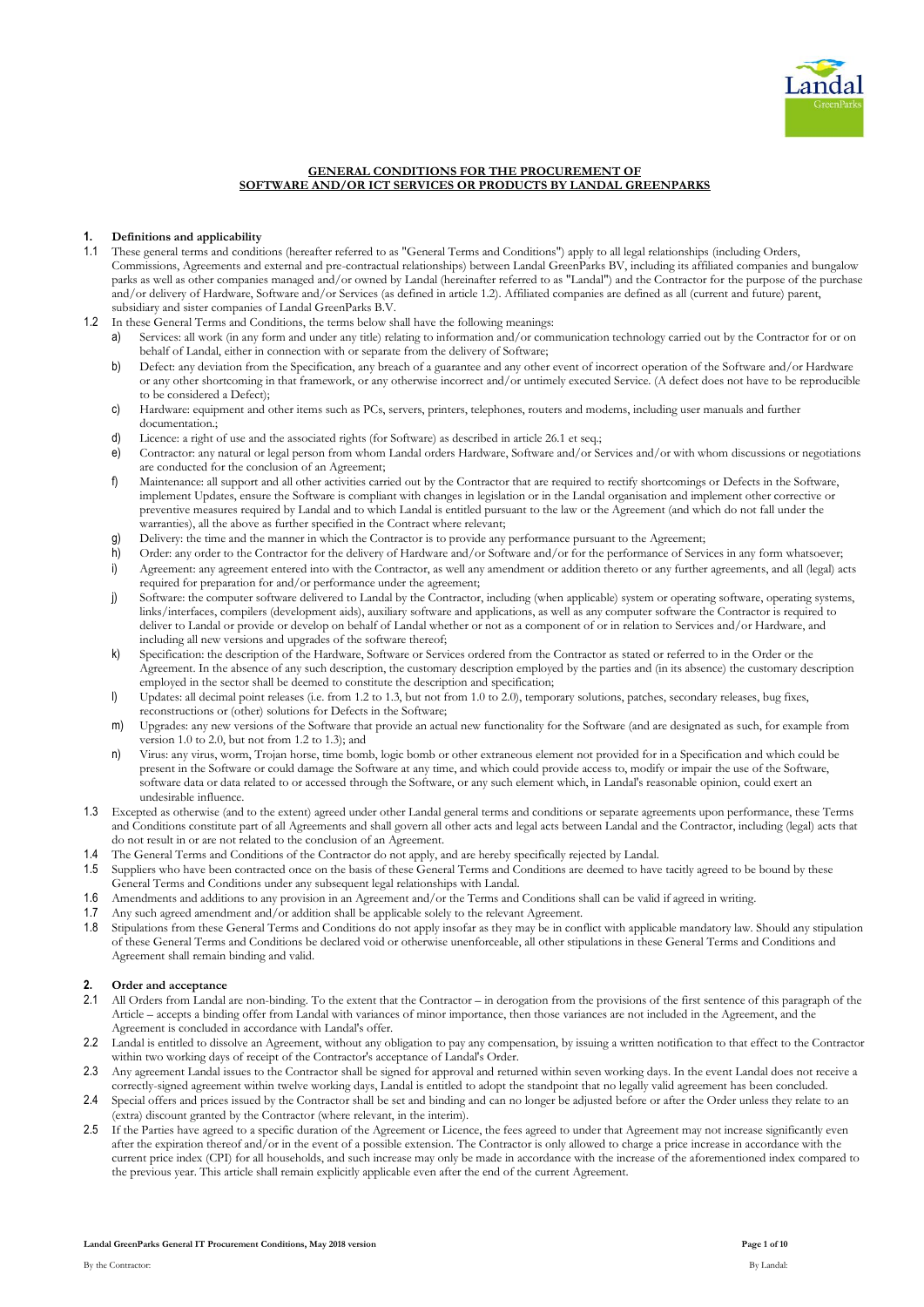

### **3. Prices, VAT, payment and settlement**

- 3.1 The prices stated in the Order or the Agreement shall be fixed for the duration of the Agreement (including any renewals thereof), expressed in Euros and net of turnover tax.
- 3.2 The prices of Services always include all travel and accommodation costs, and any other costs. The prices of all Hardware, Software and Services also include the cost of all preparatory and other work required to comply with the requirements imposed by Landal, the descriptions and the Specifications.
- 3.3 The Contractor indemnifies Landal against any expenses and losses incurred by Landal in the event:
- 3.4 the Contractor is not properly registered for turnover tax in a relevant EU Member State; and/or
- 3.5 the Contractor provides incorrect or untimely information to Landal and/or the VAT authorities in a relevant EU Member State or has failed to submit said information in time.
- 3.6 Landal shall not owe payment until after the complete and correct execution of the Order and its acceptance pursuant to the provisions of article 8. Landal shall settle the invoice (issued per the Article above) within thirty days after the receipt of the invoice. The invoice shall include at least a specification of the goods or services delivered, the quantity thereof and the Order number. In the event Landal fails to settle an invoice by its due date, Landal shall owe interest on the outstanding amount equal to the statutory interest as referred to in Article 6:119 of the Dutch Civil Code, after receipt of a written demand for payment that states a reasonable term for payment. Previous invoices and/or payments thereof by Landal do not affect the above. Therefore, Landal remains entitled to postpone payment or recover payments made in absence of complete and correct execution, and/or if execution is not accepted by Landal.
- 3.7 The Contractor shall not transfer its obligations hereunder to any third party unless Landal has given its prior written permission thereto.
- 3.8 Landal is entitled to deduct any amounts receivable from the Contractor (for whatever reason and whether or not due and payable) from any amounts owed by Landal to the Contractor.
- 3.9 Landal is entitled, without prejudice to other rights thereof, to charge the Contractor reasonable judicial and extrajudicial costs, including the attorney's fees, reasonably incurred or to be incurred by Landal in the collection of any amount owed by the Contractor or in as part of its efforts to ensure the Contractor's compliance with its obligations.

### **4. Timely performance and delay**

- 4.1 The performance of Orders within their agreed term, or as defined under Articles 5 or 8, is of essential importance to Landal. The Contractor shall be immediately in default in case it fails to deliver the goods and/or services within the terms agreed with Landal. Any penalty or discount agreed in such instances is without prejudice to Landal's other rights, including the right to demand compliance and to full compensation from the Contractor without any deduction of the aforementioned penalty from the compensation.
- 4.2 The term for an Agreement begins on the date on which the Contractor has accepted the Order or when later the date on which the Contractor has received the information, models, materials or other aids to be supplied by Landal that the Contractor has notified Landal as being absolutely essential for the Contractor to be able to begin working on the Order.
- 4.3 Landal shall be entitled to postpone the delivery of Software and/or the performance of Services Landal has ordered for a maximum of sixty calendar days by issuing a written notification to the Contractor notifying it of said postponement, unless postponement would evidently be unreasonable in view of the circumstances.

#### **5. Performance and contract variations**

- 5.1 The Contractor is required to perform the Order with due observance of the provisions in the Agreement, these General Terms and Conditions and the Specification, and with due observance of the requirements of excellent workmanship.
- 5.2 The Contractor, in its own behalf and on behalf of its personnel and any third parties subcontracted by it who work on Landal properties and Landal buildings, undertakes to behave in accordance with prevailing regulations, codes of conduct and industry standards, including issues such as security, safety, health, data protection, protection and security of personal information, privacy and ICT facilities, further undertaking to comply with all instructions issued and signed or arranged for the signing of all necessary representations.
- 5.3 Landal shall be entitled to amend the Specifications prior to or during the performance of the Order, or to require the delivery of extra Hardware, Software and/or the expansion of the Services after the performance of the Order.
- 5.4 Article 7:402, paragraph 2 of the Dutch Civil Code is not applicable hereto.
- 5.5 The Contractor hereby declares that, to the extent that it is technically capable of doing so, it is willing to perform the amended Order and/or deliver the Hardware, Software and/or Services as referred to in paragraph 2 and under the same terms and conditions.
- 5.6 Ownership of and the risks inherent to any delivered Hardware shall only be transferred to Landal after it has been delivered to an authorised representative of Landal and assembled or installed as necessary. Hardware shall be delivered free of charge, including the rights thereto (DDP), in accordance with Incoterms 2010, at the address indicated by Landal. The Contractor shall bear the risk of any damage or loss of the ordered Hardware until its acceptance in accordance with these General Terms and Conditions.
- 5.7 An amendment that results in a demonstrable reduction of the Contractor's required performance shall give cause to a correction for the reduced amount of work involved.
- 5.8 An amendment as referred to in paragraph 2 that results in a demonstrable increase in or expansion of the performance required from the Contractor pursuant to the Contract shall give cause to an increase in payment to the Contractor for the additional work involved. Additional work does not include any extra work that the Contractor could and should have foreseen when the Order was accepted. When the Contractor is of the opinion that it is entitled to payment for additional work, then it shall not begin said work until it has submitted a quote specifying the scope of the additional work arising from the amendment and the associated costs thereof for Landal. Failure to do so may result in forfeiture of the Contractor's rights. The Contractor shall not begin any additional work until Landal has issued the Contractor a written and explicit request to carry out said additional work.
- 5.9 In the event of any additional work or reduction in work, the date for the delivery of the Hardware, Software and/or the provision of Services shall be adjusted accordingly.
- 5.10 If the parties are unable to reach an agreement on the price and/or terms for the contract variations above (i.e. reduced and/or additional work), this shall be regarded as a dispute as referred to in Article 29.4. Pending the decision of such dispute, the Contractor, if Landal so wishes, is provisionally required to execute the Order in accordance with the Specification and further instructions as modified by Landal, in which case it may request security from Landal within two weeks to guarantee the difference between the price the Contractor believes to be entitled to and the amount that Landal wishes to pay.

#### **6. Quality assurance and warranty**

- 6.1 The Contractor shall have in place a quality assurance system governing the development, delivery and maintenance of Software which complies with the requirements of ISO-25010 or an equivalent standard.
- 6.2 With regard to information security (management), the Contractor shall conform and comply with the information security standard determined in ISO 27001 and ISO 27002.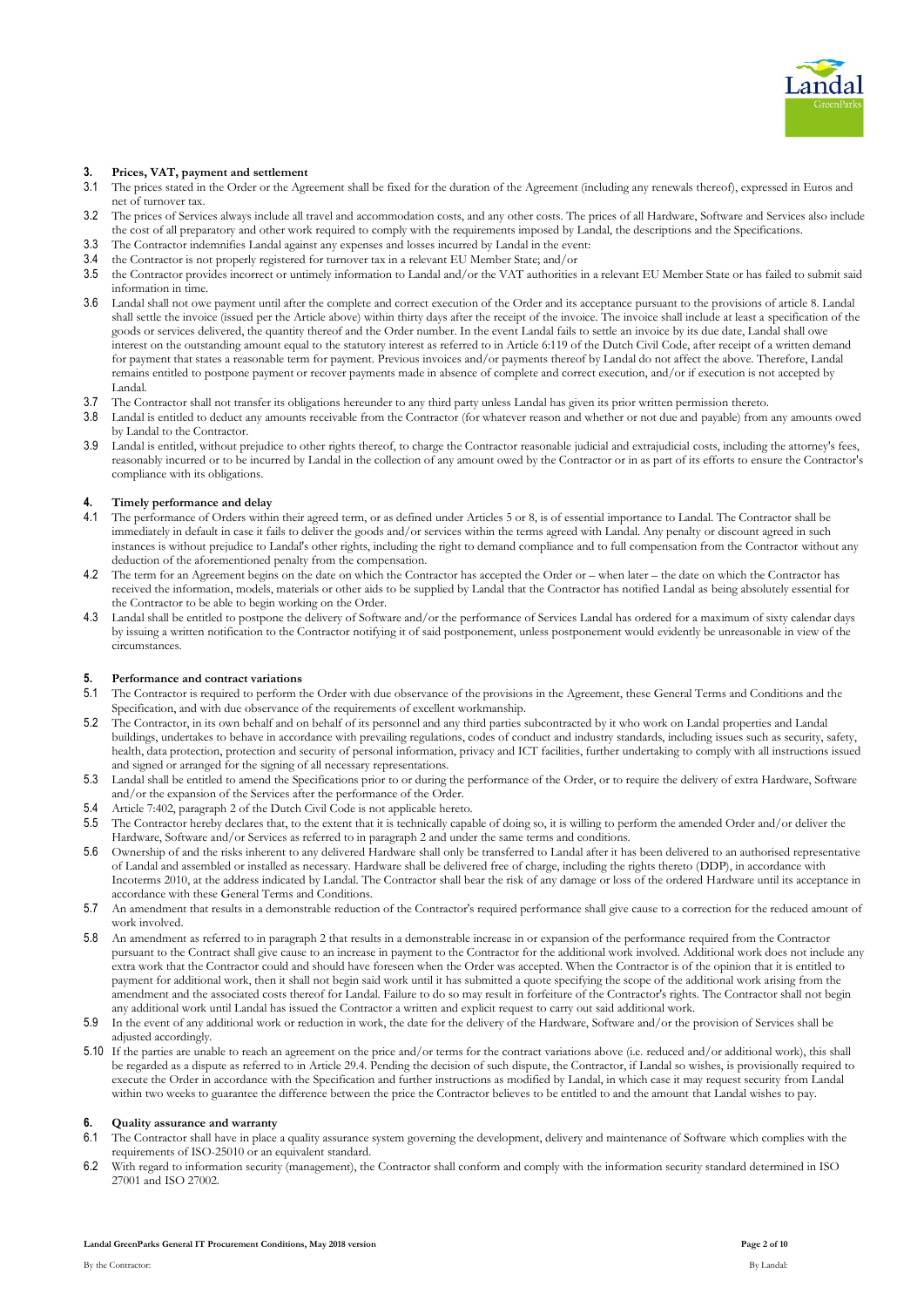

- 6.3 The Contractor guarantees that it is authorised to transfer the intellectual property rights of the Software to Landal without any reservation and without any third-party rights or, when it has expressly been agreed in writing that the rights shall not be transferred to Landal, to grant Landal a licence therefor that, unless otherwise agreed in writing, shall be a perpetual licence, not susceptible to termination by the Contractor and without imposing any restriction on Landal's use thereof.
- 6.4 The Contractor guarantees that the Hardware, Software and Services are of good quality and suitable for the purpose for which Landal ordered it from the Contractor or for the purposes of which the Contractor is or should be aware. In this context, the Contractor shall ensure that the Software has a so-called layered structure of access whereby the access right may simply be set per user or per group of users. In addition, the Contractor shall ensure automatic recording of user activities, exceptions and information security events (logging).
- 6.5 The Contractor guarantees that, in order to determine the actual and intended use of the Software by Landal, it has fully acquainted itself with a) the organisation of Landal GreenParks and b) the objectives set out in the Agreement entered into by the Contractor.
- 6.6 The Contractor guarantees that it has sufficiently familiarised itself with Landal's requirements relating to the Hardware, Software and Services, and the purposes for which they are intended.
- 6.7 The Contractor is not entitled, without prior written approval from Landal, to implement so-called open source software in the Software or include it as part of the Software. If the Contractor intends to use or implement open-source software, the Contractor must inform Landal in advance in writing. The Contractor must indicate in writing what the consequences are of this use of open-source software, including any limitations in the underlying licences, as well as the possible existence of patents, fees and obligations to make the created software and/or source code public again. The Contractor may only use or implement open source software if Landal has been fully informed and, on this basis, has given its written consent to said use of implementation.
- 6.8 The Contractor guarantees that the Software and Services will always comply with applicable laws and regulations and expected developments in that area, taking into account the characteristics and locations of the Landal GreenParks organisation. The Contractor shall provide timely Updates and/or Upgrades free of charge. This shall occur in such a way that Landal will always fully and timely comply with applicable laws and regulations.
- 6.9 Furthermore, the Contractor shall ensure that the Software complies with the functions and possibilities described in its documentation as well as those functions and possibilities that have been shown during any demonstration to Landal. If certain functions or options have limited availability, or are only available for an additional fee, the Contractor must make this known immediately and explicitly.
- 6.10 The Contractor guarantees that the Software does not contain any Virus and that any Maintenance performed on the Software shall not result in the introduction of a Virus into the Software or any associated software and/or hardware and/or data carriers. This warranty is not applicable to the extent that the Contractor can demonstrate that Landal bears responsibility for the introduction of the Virus, with reasonable regard for the circumstances. Upon the discovery of a Virus, the Contractor shall issue a prompt notification to Landal of the (potential) presence of a Virus and shall do everything within its power to avoid or solve problems arising from the presence of the Virus.
- 6.11 The Contractor shall not introduce or activate a code (time bomb or logic bomb) or otherwise perform acts or omissions aimed at making the use of Software by Landal impossible, or restrict or (otherwise) affect this in any way.
- 6.12 The Contractor guarantees that its provided Services are sound. This warranty encompasses at least that:
- (a) the Services and the results thereof are suitable to meet the objective of the Order, to the extent that the Contractor was made aware of or could have been aware of said objective;
- (b) the content, description, quality and outcome from the Services and results thereof fully complies with the Specifications and conform to what Landal may reasonably expect therefrom;
- (c) the Services shall not cause unscheduled or unnecessary disruptions to Landal's business operations;
- (d) all national and international regulations governing the Services shall be complied with in full;
- (e) the Services and results thereof shall also comply with any requirements that may reasonable to be imposed thereon.
- 6.13 When so requested by Landal, the Contractor shall promptly, immediately and fully rectify, at its own expense, any Defects that arise within one year after the delivery of the Software and Services, which rectification shall be without prejudice to Landal's right to compensation for costs, losses and interest.
- 6.14 A new warranty period as referred to in Article 9 shall begin to count following the rectification of Defects.
- 6.15 If necessary to protect the safety of persons and/or the progress of the work, Landal is entitled to carry out or arrange for temporary repairs and/or to call in alternative service providers, at the Contractor's expense. The Contractor shall be entitled to refuse payment of compensation to Landal for costs, provided that it can demonstrate that it did not receive timely notification of the relevant Defects and that, had it received such timely notification, the Defects would have been rectified within at least the same time.
- 6.16 If the execution of the Order requires the Contractor to create or develop drawings, models, documents, forms, inventions and/or other (graphic) material or software or (other) works of literature, science or art, these shall become the property of Landal. The same applies to industrial and intellectual property rights, including, but not limited to, copyrights, design rights, trademark rights and patents. The Contractor shall provide these to Landal in the form required by Landal and at Landal's first request.

# **7. Pre-delivery inspection**

- 7.1 Landal is at all times entitled to assess or test the Software and the results of the Services it has ordered prior to their delivery. The Contractor shall offer Landal, or the experts designated thereby, the opportunity to do so, without restriction, and shall offer the necessary facilities and assistance.
- 7.2 Landal shall notify Contractor with reasonable advance of any tests to be carried out by Landal. The Contractor shall be entitled to attend these tests or designate an expert who shall attend the tests.
- 7.3 The Contractor shall always be fully liable for the correct performance of the Order, irrespective of whether Landal has exercised its rights pursuant to the two previous paragraphs of this Articles, irrespective of the outcome of the aforementioned inspections and tests, and irrespective of any information about those inspections and tests that Landal does or does not share with the Contractor.
- 7.4 The Contractor shall, unless otherwise agreed in writing, ensure the successful implementation of the Software and/or Service at Landal. Successful implementation occurs when the Software/Service in question is completely functional and accepted by Landal GreenParks in accordance with its requirements and set up according to the wishes and requirements of Landal, and with due observance of the other stipulations in the Agreement and these General Terms and Conditions. A successful implementation shall only be deemed to have occurred if the Software/Service meets the Landal organisation's intended use thereof and the employees of the Landal organisation are able to use and set up the solution completely independently.

#### **8. Inspection and rectification**

- 8.1 Landal shall subject the Software or Services it has ordered to acceptance testing within a reasonable timeframe after the delivery or implementation thereof.
- 8.2 Acceptance has no significance beyond Landal's provisional assessment that the outward appearance of the Software or the visual result of the Services is in compliance with the Order. Acceptance is, in particular, without prejudice to Landal's later right to claim non-compliance by the Contractor with its warranty obligations or with any other obligations assumed towards Landal.
- 8.3 Should Landal reject the Software and/or Services, or subsequently arrive, in its reasonable opinion, that those do not comply with the requirements pursuant to this Agreement and Order, then Landal may, without prejudice to its other rights, offer the Contractor an opportunity to remedy and/or rectify the shortcomings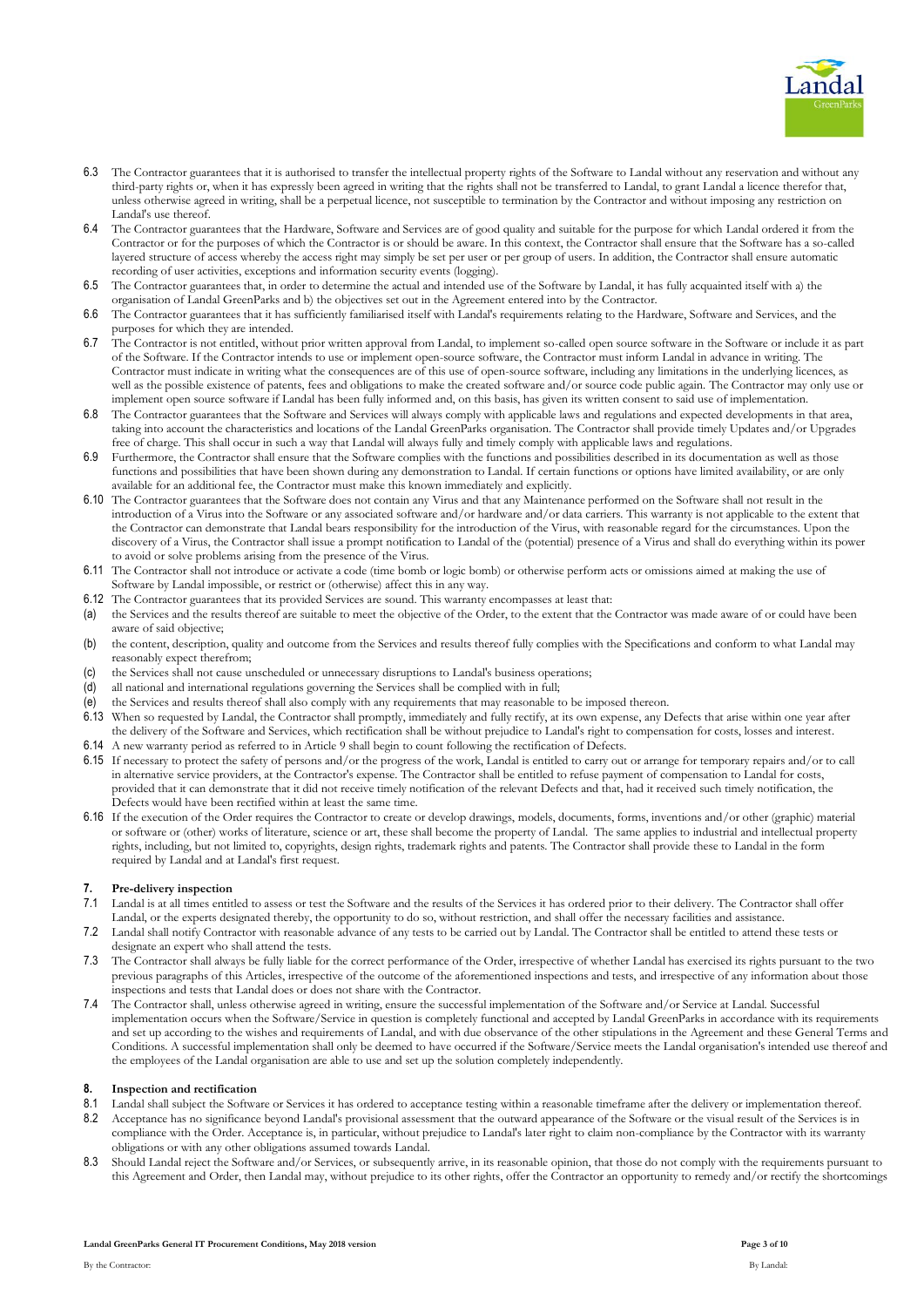

and/or Defects that have been revealed promptly when so requested and at the Contractor's expense and risk. The Contractor shall also bear the associated costs, including dismantling, transportation and reassembly costs. Landal shall, in reasonableness and after consultation, decide the term within which the Defects and/or shortcomings are to be remedied and/or rectified. Such rectification shall, in reasonableness and as determined by Landal, either be carried out at the delivery address or at another location.

8.4 If Landal reasonably concludes that the replacement or improvement of the Software and/or Services as referred to in Article 9.3 is not feasible or the Contractor fails to comply with the request as referred to in Article 9.3 within the deadline specified by Landal, then the Contractor shall be required to immediately reimburse all payments it has received from Landal, and shall not be entitled to deduct the amount from any claims or alleged claims against Landal for any future payments. Landal shall then be entitled to charge (or arrange for all acts required to charge) the Contractor for the associated costs, including the extra costs reasonably incurred by Landal in procuring replacement Software and/or Services.

### **9. Software Maintenance**

- 9.1 The Contractor shall provide Maintenance to Landal, which shall determine in due time whether this is to be performed onsite or at a remote location. Maintenance includes:
	- (a) providing support;
	- (b) resolving Defects;

(c) launching new versions and/or releases to rectify faults, increase and/or improve the functionality and/or performance and/or modify the Software so that it is suitable for use in (partially) new equipment, and/or operating software (releases or versions) and/or ensure the Software and any associated Services (i.e. processing) comply with any (future) laws and regulations.

- 9.2 Landal has the right, but not the obligation, to purchase all new versions or releases of the Software, and the Contractor guarantees that it is in a position to carry out (and to continue to carry out) Maintenance relating to every new version or release of the Software for a period of three years after a new version or release of the Software has been made available.
- 9.3 All Maintenance shall be available within the determined periods.
- 9.4 If the Software exhibits a Priority 1 or 2 Defect, Landal may also decide to have the Contractor carry out remote Maintenance. Landal shall then take the steps required to grant the Contractor access to the system in accordance with customary Landal procedures. The Contractor shall comply with Landal's regulations and procedures and shall keep Landal fully informed of its activities.
- 9.5 The Contractor shall implement all the measures required to protect Landal from unauthorised access and/or any other abuse of its systems or Landal's system. The Contractor guarantees, in particular, that no Virus shall be transferred to or gain access to Landal's network, system software or databases, and that Landal's rights to remote Maintenance shall not be impaired or infringed.
- 9.6 Any modifications of and/or additions to the Software, issued either in the form of Updates/Upgrades or otherwise, may not limit the performance and/or the applications or potential applications of any of the Software, the programs and interfaces associated with the Software, the hardware on which the Software is installed and/or the files or data stored thereon. Upon Landal's request, the Contractor shall confirm that the Updates and/or Upgrades issued by the Contractor are compatible with the hardware, peripherals, operating system software, interfaces, software (including the systems in use at Landal) and/or files used by Landal or, when applicable, that this compatibility can be achieved with the use of conversion software issued by the Contractor. The Contractor guarantees, to the extent not otherwise agreed in writing, that the Software can be run on new generally available hardware or on new versions of the operating system software no later than four months after these are made available, with the same functionality and performance as previously provided.
- 9.7 The Contractor guarantees that Software, the relevant Services and processing operations comply with new applicable legislation, at the latest at the time that this legislation becomes enforceable, with at least the same functionality and performance as before. If and insofar as any necessary adjustments must be made exclusively and explicitly for the benefit of Landal, the Parties may agree to an additional compensation for the work in question. This compensation shall be based on the fees stated in the Agreement. In order to claim such compensation, the Contractor must have made a claim in writing before starting the work, under penalty of forfeiture of the right to compensation.
- 9.8 The presence of any Virus that results in changes to the Software does not affect the Contractor's Maintenance obligation, regardless of which party is responsible for the presence of that Virus. To the extent that the Contractor is not governed by warranty or Maintenance obligations, the Contractor shall be required to attempt to correct faults or Defects caused by Viruses, at the Contractor's prevailing fees at that time.

## **10. Updates & Upgrades**

- 10.1 The Contractor shall always notify Landal promptly of any available Software Updates.
- 10.2 The Contractor must be in a position to update the Software within two months after a request from Landal should any changes in external data requirements arise.
- 10.3 The Contractor shall offer Landal all Upgrades of (the relevant part of) the Software as soon as that Upgrade is ready to be released. If there is a one-off development order, the Contractor is entitled to request a fee for the Upgrade, at a price to be agreed by the Parties and under at least as favourable conditions as stipulated in the Agreement.

## **11. Back-up**

11.1 If the parties are in agreement, the Contractor shall create a digital back-up of the items designated by Landal in accordance with the agreed procedures and frequency. As long as no further agreements are made about this, the Contractor will create a backup of the complete solution, including all data from Landal, at least once a day. If the Parties agree that the back-up is (also) to be placed on physical media, the Contractor will ensure that the media in question is brought to an external location. The ownership of the media (including the items therein) shall always be Landal's. The Contractor shall ensure, upon Landal's first request, that the media is handed over to Landal within 12 hours. The provisions of Article 21 (items made available by Landal) shall also be applicable to the media.

### **12. Service Level Agreement**

- 12.1 Parties can mutually agree to a so-called Service Level Agreement (SLA). The provisions of this article shall always apply, even if this is not explicitly described in the Agreement or SLA, and shall explicitly prevail over the provisions in the SLA unless the provisions in the SLA are more favourable to Landal, in which case the provision from the SLA will also apply.
- 12.2 The provisions of Articles 13 through 17 shall remain in full force unless the Parties explicitly agree otherwise in writing.
- 12.3 If there is a so-called SaaS (Software as a Service) solution, the provisions in Article 15 also apply to that solution.
- 12.4 Availability is always measured per month. Unavailability or inaccessibility (or other forms of non-usability) to be measured include the system not being (fully) usable, for example, due to glitches, and/or not (fully) accessible from the Software and/or Services, regardless of the cause or reason thereof, regardless of whether this is attributable to the Contractor and whether this was planned or not. The above may not apply solely if the cause of the unavailability is fully and only attributable to Landal.
- 12.5 Unless otherwise agreed in the SLA, the Contractor shall guarantee availability of at least 99.95% per month on the basis of 100% availability representing 24 hours a day, seven days a week.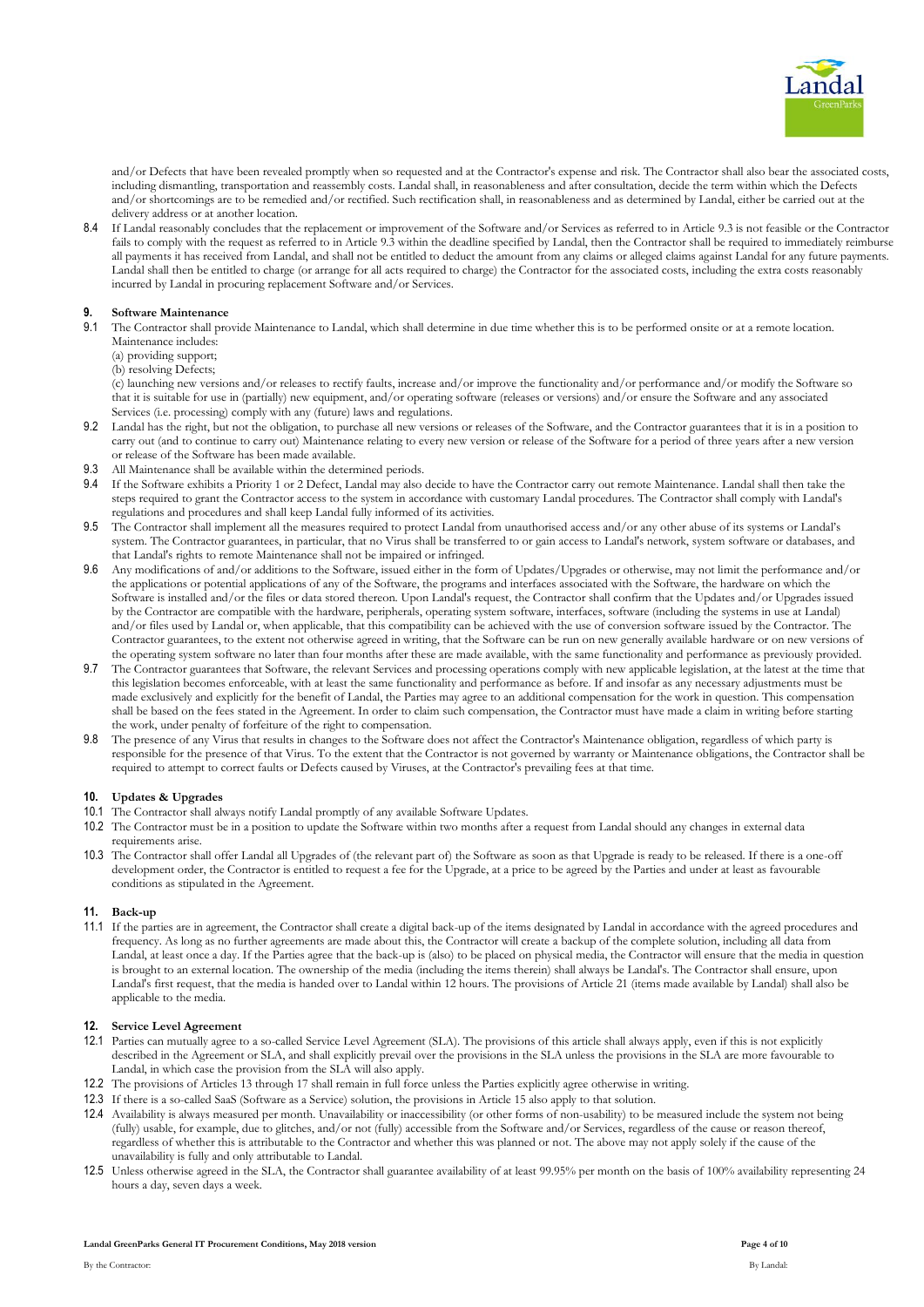

- 12.6 All forms of Maintenance and other activities that may affect availability must be carried out exclusively at a time agreed with Landal and in principle only at night, between 0.01 am and 4.00 am.
- 12.7 Landal shall determine, within reason, the priority level to be assigned to a Defect or any other service level/KPI.
- 12.8 Following priority discussions between Landal and the Contractor, work will always be carried out in accordance with the priority level assigned by Landal. After completion of the work in question, the Contractor can consult with Landal to jointly determine the actual priority level and to prevent future discussion in this area as much as possible.
- 12.9 Reaction/response times and solution and/or repair times shall always be measured as of the first notification by Landal, or earlier if the Contractor has discovered or could have discovered the Defect itself.
- 12.10 A Defect is deemed to have been resolved or repaired when the Software is again fully and definitively available and has been approved by Landal.
- 12.11 Fines, fees, service credits etc. awarded do not affect Landal's other rights, including its right to demand compliance, full compensation and/or dissolution.
- 12.12 Service provision always applies as a so-called result obligation. In the event that an agreed deadline, time or period of time is exceeded, the Contractor shall be immediately in default.
- 12.13 If one or more important service levels (including availability and/or solution times for Priority Level 1) are not achieved (in a timely manner) four times or more during a period of three successive months or within a period of one year, Landal shall be entitled to dissolve the Service Level Agreement and/or the related (main) agreement vis simple written notice.
- 12.14 In the event that the service level is not met, the Contractor, taking into account Landal's operational management and the goal set by Landal with the Agreement, shall propose appropriate service levels, including so-called service credits (a reimbursement by the Contractor of part of the agreed remuneration). If the agreement/SLA does not contain adequate service credits, the following regulations shall apply in any case:
	- (a) For each time that the Contractor does not deliver on the agreed response/reaction and/or resolution time for a Priority 1 or Priority 2 Defect, the Contractor shall pay Landal an amount equal to 10% (ten percent) of the monthly fee applicable to the relevant Agreement.
	- (b) The Contractor shall pay an amount equal to 5% (five percent) of the monthly fee applicable to the relevant Agreement to Landal for each 0.05 p.p. by which availability in a month was lower than the agreed availability (e.g. from 99.95% to 99.90%).

If no monthly reimbursement has been agreed to, reimbursement will be calculated in proportion to the annually agreed reimbursement. If no separate reimbursement has been agreed to for the services under the Service Level Agreement, the fee will be calculated on the basis of the total reimbursement for the Software or Service.

# **13. Defect priority levels**

- 13.1 Defects are classified according to the following three operational priority levels:
	- (a) Priority 1: the Defect results in inability to use (a large portion of) the Software.
		- (b) Priority 2: the Defect results in a decline in the performance of the Software and/or in frequent disruptions in the use of (part of) the Software. (c) Priority 3: the Defect does not directly impact the operability and manner of use of the Software or the configuration.
- 13.2 On reporting a priority 1 Defect, the first contact by telephone, electronic systems or fax shall always result in the designated actions being taken immediately. Landal shall endeavour to provide the Contractor with all relevant information required to analyse the error message. If no acceptable solution to Landal has been found for the Defect within three hours after it was reported, or it has become clear that solving the Defect will take longer than three hours, the Contractor shall call in extra personnel, which are understood to include specialists and auxiliary personnel who have been approved by Landal, when the deployment of these specialists is reasonably necessary or desirable.
- 13.3 The Contractor shall submit solutions for Defects and improvements to the Software to Landal without delay and in the form reasonably requested by Landal. The Contractor shall submit a monthly written overview to Landal listing the problems that have arisen in the past month and the solutions for those problems.
- 13.4 The Contractor shall notify Landal promptly of any issues that occur in the Software that could give cause to a Priority 1 or 2 Defect if those issue should occur at Landal.
- 13.5 The Contractor shall always notify Landal of the (potential) consequences of a new functionality in new versions or releases of the Software as soon as possible.
- 13.6 The Contractor shall grant Landal access to an online troubleshooting database for the Software, if available.
- 13.7 The Contractor shall amend the Documentation if this is appropriate as a result of the Maintenance work that has been carried out.
- 13.8 Modifications of the Software (and/or amendments of instructions in the Documentation) shall never result in a reduction of functionality.

#### **14. Reporting and rectification of Defects**

- 14.1 Defects can be reported to the Contractor via a call centre staffed twenty-four hours a day, every day of the year.
- 14.2 Based on the priority level assigned by Landal and within the applicable response time as specified in the Agreement, the report of a Defect to the call centre shall be followed by the arrival of one of the Contractor's specialists at the requisite location where the relevant Software is installed as soon as possible to discuss the Defect with the system administrator or the system administrator's deputy.
- 14.3 The Contractor shall work without interruption on the rectification of the Defect within the agreed service hours of the agreed maintenance agreement, unless otherwise agreed by the Contractor's specialist and Landal's system administrator in consultation with Landal's maintenance department. In the case of priority 1 Defects, the Contractor shall continue to work free of charge outside the agreed service hours until the Defect is remedied, unless otherwise decided in consultation with Landal and after his approval.
- 14.4 The Contractor guarantees the response and repair times laid down in the Agreement.

### **15. Software as a Service**

- 15.1 The provisions of this article also apply if there is so-called Software as a Service agreement in place (in which Software is hosted by or on behalf of the Contractor and, whether or not combined with Services, is made available to Landal).
- 15.2 The other provisions in these General Terms and Conditions, including the provisions in Article 12 (regarding the Service Level Agreement), explicitly apply in the case of Software as a Service.
- 15.3 The Software will be made available to Landal on the basis of a Licence. If this Licence is limited to a number of users (i.e. concurrent users or named users), this must be agreed explicitly and in writing. Notwithstanding of the provisions in Article 26, these Licences shall be limited to the duration of the Agreement, unless otherwise agreed.
- 15.4 However, Landal will remain entitled to use the Software at the end of the Agreement, and the Licence shall remain in effect free of charge for a period of at least two months after the end of the Agreement, including in connection with any transition and / or back-up of data. The Contractor shall ensure that Landal will have full access to the Software during this period.
- 15.5 Landal shall not owe the agreed fee for the Licence(s) prior to its acceptance thereof as described in Article 8.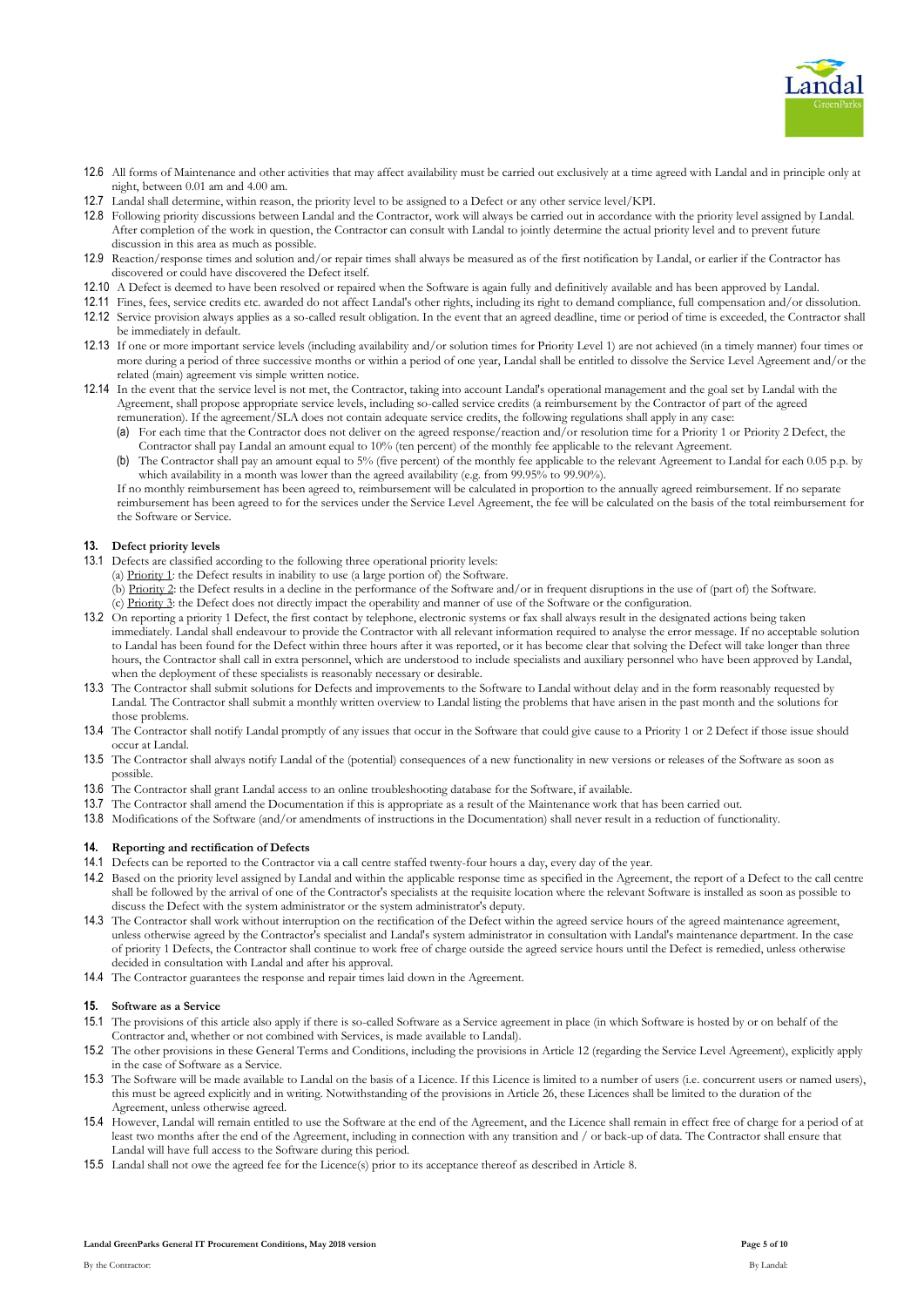

- 15.6 As part of the Software as a Service solution, the Contractor shall perform Maintenance free of charge and implement Updates and Upgrades. Any Service Level Agreement agreed in that framework constitutes an integral part of the service provided by the Contractor with regard to the SaaS solution, so that shortcomings with respect to the service provided may influence the main agreement.
- 15.7 The Contractor shall regularly conduct Updates and Upgrades to comply with the wishes and requirements of its customers, including those of Landal.
- 15.8 Landal can request two Upgrade (changes) each year regarding its specific desired functionalities and/or applications or possible applications. The Contractor shall perform and implement these Upgrades free of charge, no later than four months after Landal has requested this, unless the Contractor substantiates that this is not possible. Parties can make additional mutual agreements in this context at the time.
- 15.9 Irrespective of the agreed duration of the Agreement and without prejudice to its other rights, and after a so-called 'pilot period' of twelve months, Landal shall be entitled to terminate the Agreement (prematurely) at any time with a notice period of two months. Landal explicitly does not owe any (damages) compensation or compensation in connection with such cancellation. The Contractor is explicitly not entitled to terminate the Agreement prematurely.

### **16. Cloud**

- 16.1 If the Contractor, whether or not as part of a SaaS solution, uses so-called external cloud hosting, it must explicitly notify Landal of that fact in writing. 16.2 The Contractor shall guarantee and continuously ensure that the agreement and services provided by this cloud provider are fully aligned with the Agreement between the Contractor and Landal and the Services offered by the Contractor to Landal (including service levels).
- 16.3 The Contractor shall ensure that access, processing and storage of data takes place exclusively at the agreed location(s).
- 16.4 If and insofar as a specific allowance has been agreed for data needs, the Contractor shall always allow this, and the Contractor shall only be entitled to claim higher compensation proportionately. Any data that Landal has not used during a certain period shall be transferred to a subsequent period.
- 16.5 In the event that the cloud hosting agreement with a third party ends or is about to end, the Contractor shall notify Landal as soon as possible.
- 16.6 Cancellation or termination by the Contractor of the agreement with the hosting party is only possible after prior written approval from Landal.
- 16.7 The Contractor shall ensure that Landal can consult with the hosting provider in case of an imminent end of the cloud hosting agreement so it may discuss if necessary - a continuation of the services, temporarily or otherwise. If necessary, Landal can take over the agreement between the Contractor and the cloud provider. The Contractor shall provide its full cooperation for this purpose. Any costs or damages that Landal may incur in this context are at the full expense of the Contractor.
- 16.8 Landal shall be entitled, without prejudice to its other rights, to immediately terminate the Agreement and further Services, including related agreements from the Contractor (in whole or in part) if the cloud hosting ends or is interrupted for a period of more than two days. Landal shall not take this step if the Contractor provides a timely acceptable alternative for Landal. The extent to which an alternative is suitable or not shall be reasonably determined by Landal.

## **17. Software development (agile)**

- 17.1 In all developments of the Software, the Contractor is required to observe the concerns that can reasonably be expected from a highly skilled, professional and careful developer.
- 17.2 The Contractor shall ensure that the Software developed by the Contractor or on its behalf complies with the provisions of these General Terms and Conditions, explicitly including the Quality Assurance and Guarantee as described in Article 6. The Contractor shall provide proper documentation and ensure that the documentation is regularly reviewed and up-to-date.
- 17.3 If the parties use a development method that is characterised by the premise that the design and/or development of (parts of) the Software takes place in an iterative manner (for example Scrum/Agile), the parties accept that the work will not be carried out at the start on the basis of full or fully elaborated specifications, and also that specifications, which may or may not have been agreed upon at the start of the work, can be adapted during the execution of the Agreement, taking into account the project approach that is part of the relevant development method. In the context of such development methods, the following shall apply:
	- a) The Contractor must indicate how many sprints the relevant project or relevant functionality (user story) is expected to (or possibly could) require, and is responsible for implementing the project/functionality within this number of sprints. It should also be clear how long each sprint lasts and what the time interval is between each sprint;
	- b) The deliverables (including acceptance criteria) for each sprint will always be determined by Landal upon consultation with the Contractor;
	- c) If the deliverables of a sprint have not yet been accepted, the Contractor shall start the next sprint at the first request of Landal;
	- Landal shall make every effort to provide sufficient staff for the execution of the project (and, for example, testing and accepting deliverables). Landal may not always succeed in this, and, in that case, the Contractor undertakes to consult with Landal in order to minimise the consequences, among other factors, for the progress of the project and the planning of its development and implementation. The Contractor shall not be entitled to charge costs or damages for the period in which its employees are unable to (fully) perform their work;
	- e) The Contractor shall not remove team members from the project or replace them (temporarily or otherwise) without prior consent from Landal. Landal will not withhold such consent on unreasonable grounds;
	- f) Landal is always entitled to stop the project or stop it completely after a sprint. Landal is also entitled to terminate the Agreement, wholly or partially, immediately after the end of each sprint, with due observance of a notice period equal to the term of a sprint. In such cases, the Contractor shall charge no costs or hours (before and after).

#### **18. Exit**

- 18.1 In the event of the (complete or partial) termination of an agreement, for whatever reason, the Contractor will, at the first request of Landal, do what is reasonably necessary to ensure that a new service provider or Landal itself - without any impediments - can take over and/or continue the agreement and/or perform similar services on behalf of Landal. The Contractor shall also immediately return to Landal all documents, data, software, books, documents and any other goods from Landal. All of the above shall be done in such a way as to allow the least disruption possible to Landal's operational management. To the extent that the termination of the agreement is solely and exclusively attributable to Landal, the Contractor shall be entitled to charge reasonable costs incurred in connection with this article. The Contractor must provide Landal in advance with the expected costs for this. Such costs shall require approval from Landal, which Landal shall not withhold on unreasonable grounds.
- 18.2 In view of the importance of continuity of a good exit procedure for Landal, the Contractor shall not be entitled to, and shall not invoke, any rights to suspend performance and/or retain rights, and shall also not take or fail to take any action aiming to delay, hinder or block a transition.

#### **19. Source code escrow**

19.1 The Contractor shall, either within one week after the planned Delivery Date or based on instructions issued earlier by Landal, and at the Contractor's expense, irrevocably deposit all the source code of the Software, all preparatory materials (including the functional and technical specifications, architectural information, design manuals and the compilers or design software that were used) and the documentation (the "Deposited Materials") relating to the Software with an escrow agent or civil law notary as selected and designated by Landal. The deposit must be made digitally in a medium and format that is easy to use for Landal and the escrow agent/notary. The provisions in article [26.5](#page-8-0) shall also apply with regard to Customised Software.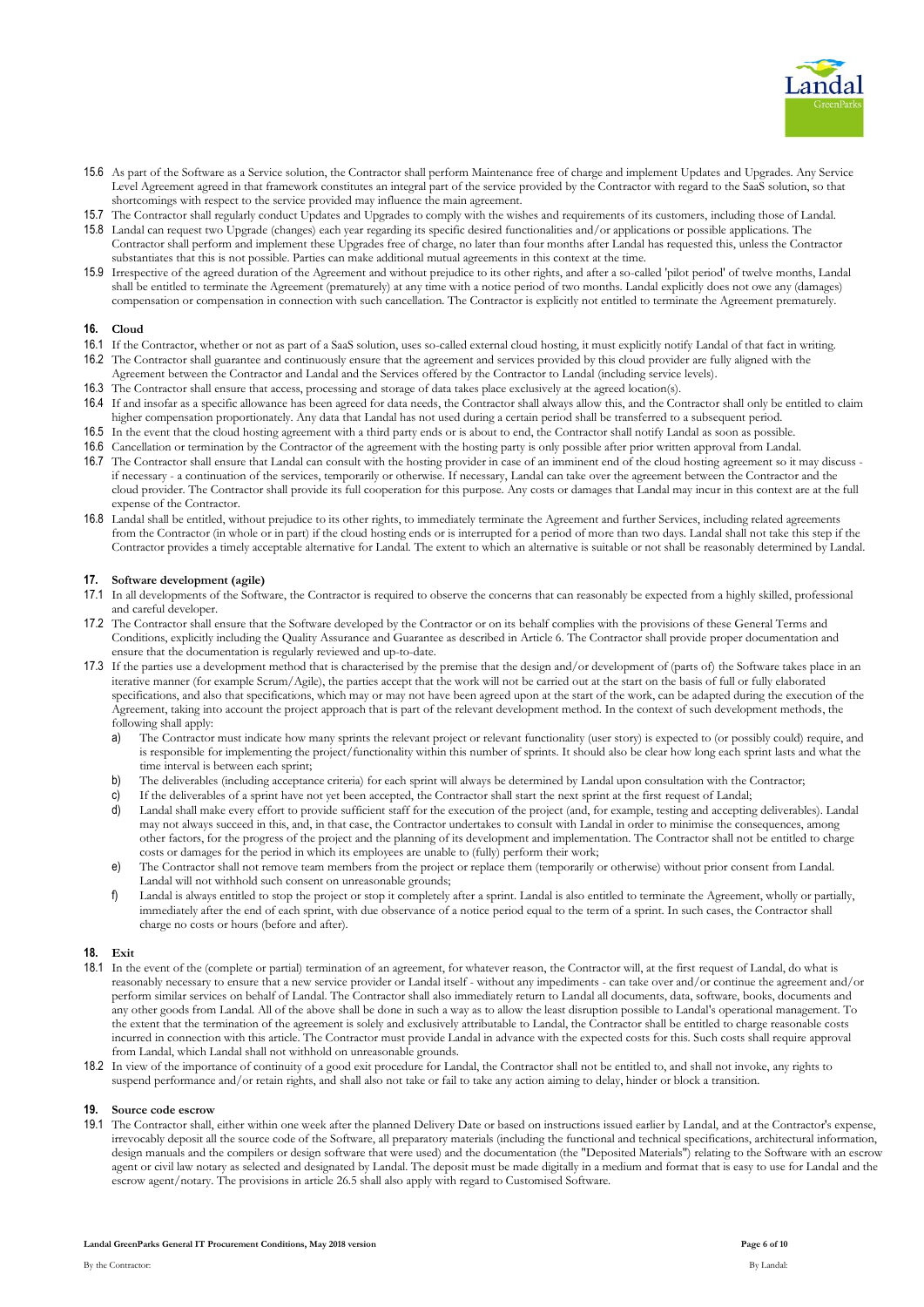

- 19.2 The Contractor also undertakes to irrevocably update the deposited materials with the most recent version of the Software that Landal has purchased or to which Landal is entitled throughout the term of the Agreement and to maintain the software code by depositing all modifications, improvements or replacement programs for the Software that Landal has purchased or to which Landal is entitled with the escrow agent or civil law notary within thirty days after those have become available.
- 19.3 The Contractor also concurs with the transfer of the title to the deposited copy of the aforementioned materials to the escrow agent or civil law notary upon deposit. Landal shall reimburse the reasonable fees charged by the escrow agent or civil law notary, provided that Landal has agreed to these in advance.
- 19.4 In the event that the Contractor terminates its operations, is granted a suspension of payments, is declared insolvent, declares bankruptcy, merges with another company, partially or fully transfers its intellectual copyright over a piece of Software (or if Landal suspects that this is the case), a large share of control over the Contractor is transferred to a third party, it no longer carries out the Maintenance of the Software or fails to fulfil any material obligation pursuant to the Agreement and fails to rectify this default pursuant to the provisions of the Agreement, then the escrow agent or civil law notary shall transfer the physical copies of the aforementioned materials to Landal, at which ownership of those materials shall also be transferred to Landal with immediate effect.
- 19.5 Upon receipt of a reasonable written request to that effect, the escrow agent or civil law notary shall transfer the deposited materials to Landal, whereby Landal shall issue the Contractor a copy of that written request within five calendar days after its issue to the escrow agent or civil law notary. The escrow agent or civil law notary shall then transfer the deposited materials to Landal within twenty calendar days after the receipt of the written request, unless the Contractor issues the escrow agent or civil law notary a verified rejection of the grounds for the transfer in question within twenty calendar days. Should the escrow agent or civil law notary receive the verified rejection within the aforementioned period, a decision on Landal's right to the deposited materials will be made in accordance with the dispute settlement procedure laid down in the Agreement.
- 19.6 Once the deposited materials have been delivered to Landal, Landal shall have the right to exercise its discretion to use and modify the deposited materials and modify each copy of the Software.
- 19.7 The Parties shall, in good faith, conclude the agreements with the escrow agent or civil law notary designated by Landal that are required to implement the aforementioned arrangements. If the escrow agent or civil law notary designated by Landal is not prepared to accept the aforementioned arrangements, the Parties shall make arrangements with the escrow agent or civil law notary that are as compatible as possible with the aforementioned arrangements.

### **20. Outsourcing and subcontracting**

- 20.1 The Contractor is required to carry out Orders itself unless Landal has expressly agreed in writing to contracting out or subcontracting the Order or to the procurement from third parties, or has issued a written order to that effect.
- 20.2 The Contractor bears full responsibility for the contribution any third parties make to the performance of the Order as though the Contractor had made that contribution itself. If the Contractor has its agreement fully or partially executed by third parties, the Contractor shall be required to ensure these General Terms and Conditions apply to the agreement between the Contractor and the third party in question.
- 20.3 The Contractor shall indemnify Landal against claims lodged by relevant third parties in connection with the performance of the Order.
- 20.4 Landal is in no way liable for any harm to the Contractor, its employees or other persons employed, or for damages, immaterial damage, loss or theft of materials, items or tools of the Contractor or its employees or other deployed persons or companies.
- 20.5 The Contractor shall ensure the correct, timely and complete reporting and payment of all taxes, payroll taxes and social insurance premiums in respect of the Services performed, and fully indemnifies Landal against any claim in this regard.
- 20.6 For this purpose, the Contractor will deposit the related part of invoices of hired personnel exclusively on G-accounts of the relevant parties, or pay taxes directly (in deposit) to the Tax Authorities, and will ensure that other parties hired will pay the same way.
- 20.7 Landal is at all times authorised to pay social insurance premiums and payroll taxes it owes regarding the Services for which it can be held liable under legislation for subcontracting directly to the Contractor, namely by depositing those in a blocked account or directly (via deposit) to the Tax authorities. In that context, Landal is in any case entitled to deposit 25% of the total invoice amount (including VAT) directly into a blocked account or directly (in deposit) to the tax authorities. If the Contractor does not have a G-account, it will open a G-account at the first request of Landal and do everything required for the use thereof.
- 20.8 Within the context of its liabilities for subcontracting, the Contractor shall submit a payroll tax and turnover tax statements issued by the Tax Authorities at the first request of Landal, and always after the end of each quarter, in order to demonstrate that the obligations referred to in this Article have been met.
- 20.9 The Contractor is required to establish the identity of all employees and auxiliary persons employed, to make and keep a copy of a valid proof of identity of these persons, and to ensure that Landal also complies with its obligations in this area, if necessary by making a copy of these identity documents available to Landal on a timely manner.
- 20.10 To the extent activities are performed by independent workers, the Contractor shall indemnify Landal against any social security and payroll claims. In that context, the Contractor shall provide valid proof of identity and a valid standard agreement with regard to every self-employed person (in The Netherlands: zzp). This means a standard agreement drawn up or approved by the Tax Authorities which shows that the relevant self-employed person is not in paid employment. The Contractor shall guarantee that the work is conducted in accordance with the (standard) agreement.
- 20.11 The Contractor shall be fully responsible and liable towards Landal for compliance with The Netherlands' Labour Act for Foreigners and the Act against Labour Violations, and fully indemnifies Landal from (wage) claims, fines, damages and/or other sanctions under the Labour Act for Foreigners and the Act against Labour Violations

## **21. Goods made available by Landal**

- 21.1 Landal remains the owner of all goods ("Goods") made available to the Contractor in connection with the Order (such as models, drawings, hardware and other items). Unless Landal grants explicit permission in writing, the Contractor shall refrain from acts or omissions relating to the Goods that result in the loss of Landal's ownership to case specification, accession, confusion or in any other manner whatsoever. The Contractor also represents that the Goods shall not be encumbered or burdened with any third-party rights.
- 21.2 The Contractor has no right of retention or right of suspension relating to the Goods.
- 21.3 The Contractor shall, at its own expense, insure the Goods, under the customary conditions and to Landal's benefit, with complete coverage for partial or entire loss or damage of those Goods, irrespective of the cause. Landal is entitled to require an inspection of the relevant insurance policy or policies, which shall specify Landal as the co-insured.
- 21.4 Landal retains all its intellectual property rights (including comparable rights such as know-how rights) to the Goods. The Contractor shall receive a strictly personal, non-transferable and non-exclusive licence to use the Goods referred to in this Article during the term of the Agreement and on condition subsequent of incomplete fulfilment of all the Contractor's statutory and contractual obligations towards Landal.
- 21.5 The Contractor shall return the Goods to Landal in good condition unless instructed otherwise by Landal. The Contractor uses the Goods entirely at its own risk. Landal is not liable for any detrimental consequences arising from the Contractor's or third parties' (where relevant) use of the Goods unless caused by intent and/or gross negligence on the part of Landal or its management staff. The Contractor shall neither nor allow third parties to use, authorise or permit the use of the Goods for any purpose other than the correct performance of the Order.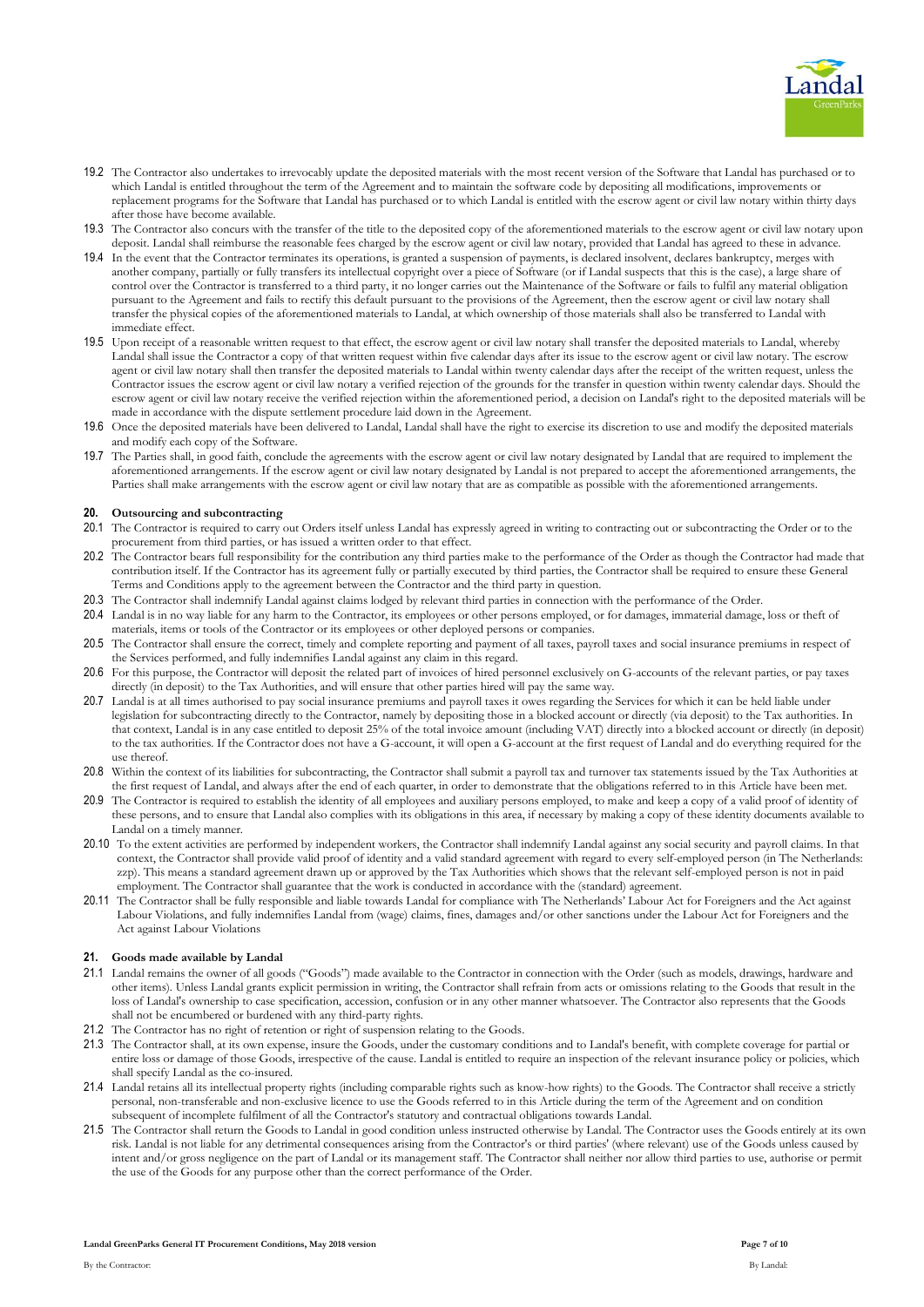

# **22. Liability**

- 22.1 The party that imputably fails to meet its obligations shall be liable to compensate the other party for losses that it has incurred or will incur, unless the party in question cannot be held liable for the defect or failure (act of God).
- 22.2 Liability for direct loss shall be limited to a maximum amount to be set by the parties for each occurrence. "Direct damages" is meant to represent any loss other than the indirect/consequential damages mentioned in Article 22.3.
- 22.3 The liability for indirect/consequential loss shall be limited to a maximum amount (to be determined) for each occurrence. Indirect/consequential loss is defined as:
	- (a) loss of profits or earnings;<br>(b) loss of property:
	- loss of property;
	- (c) reduced goodwill, and
	- (d) costs incurred in preventing, limiting or determining indirect/consequential damages;
- 22.4 If no amounts are determined in connection with Articles 22.4 and/or 22.5, a default amount of € 4,500,000 (four million five hundred thousand euros) shall apply to each item per event. Any restrictions on liability are forfeited:
	- (a) in the event of claims by third parties for compensation in the event of death or injury;
	- (b) if there is intent or gross negligence on the part of the Contractor, its staff and/or third parties engaged on its behalf;
	- (c) if the Software or Services infringe on intellectual property rights of a third party;
	- (d) if there is a deficiency in a guarantee (obligation);
	- (e) in the event of damage as a result of violation of a confidentiality obligation;
	- (f) in respect of administrative fines and administrative sanctions imposed on Landal, and/or
	- (g) for damages arising from or in connection with non-compliance with the provisions of the Processor Agreement and/or actions in violation of laws and regulations concerning the processing and protection of personal data.
- 22.5 The limitations of liability included in this article shall also lapse to the extent that the damages are the result of professional misconduct. In this case, compensation for damages is unlimited per event. (Definition of professional misconduct: Deficiencies, such as mistakes, omissions, negligence, failures, and incorrect advice, which should have been avoided by a competent and careful Contractor under the given circumstances with due observance of normal attention and with normal professional knowledge and under normal professional practice).

## **23. Acts of God and indemnity**

- 23.1 Acts of God shall not mean the following under any circumstances: non-compliance with a guarantee, lack of personnel, strikes, staff illness, late delivery and/or unsuitability of materials, raw materials or semi-finished products or services, attributable shortcoming or wrongful acts by the Contractors or third parties engaged by the Contractor, and/ or liquidity or solvency issues on the part of the Contractor.
- 23.2 The provisions of Article 22 and Article 23 shall also apply as a stipulation for the benefit of disadvantaged third parties. The Contractor shall indemnify Landal against all claims these third parties may lodge against Landal.
- 23.3 The Contractor represents that it has taken out and shall retain adequate insurance against third party and professional liability. Unless otherwise stated in the Agreement, the minimum coverage of the insurance must be 4,500,000 euros per event per year. The Contractor undertakes – immediately upon being held liable by Landal – to assign all claims on insurance payments promptly to Landal when so requested by Landal. At the first request of Landal, the Contractor shall provide a copy of the relevant insurance policy(ies) to Landal.

### **24. Dissolution**

- 24.1 Landal has the right to dissolve all or part of the Order and/or Agreement without further notice of default or judicial intervention if:
	- a. the Contractor does not properly execute the Order or a deadline is exceeded in the execution of an Order, or when it cannot reasonably be assumed that the Contractor will execute the Order timely and properly;
	- b. the Hardware, Software and/or Services do not comply with the agreed description or quantity or have a Defect;
	- c. the agreed delivery date is exceeded, regardless of the cause of this delay;
	- d. the Contractor does not fulfil any obligation under the relevant Contract/Order or related agreements in a proper and timely manner;
	- e. the Contractor has been declared bankrupt, has applied for bankruptcy, has stopped operations or has liquidated its business,
- f. the Contractor transfers or merges its business to third parties with a substantial part of the Contractor's control being transferred to others. 24.2 Irrespective of whether Landal makes use of its right of dissolution, the Contractor shall reimburse Landal for any losses and costs resulting from the provisions of this paragraph, including any additional and other costs incurred if Landal decides to reassign an Order in order to meet the Hardware,
- Software and/or Services needs demanded under an Order. 24.3 Landal is also entitled (without notice of default) to suspend all obligations towards the Contractor arising from other Agreements or some other manner, where relevant.
- 24.4 All receivables that are or may be due to Landal from the Contractor in the case referred to in paragraph 1 will be immediately due and payable in full.
- 24.5 Pursuant to the dissolution and in case of a condition subsequent, Landal shall be entitled to reclaim all amounts it has paid to the Contractor as undue payments. If, at the time of dissolution, the performance delivered by the Contractor cannot be returned and complies with the Order, the Contractor is entitled to a payment on the basis of the value of the performance delivered to Landal, to be reasonably assessed, and to have it deducted from the receivables due to Landal from the Contractor in connection with the failure and/or the dissolution. When return is feasible then Landal is entitled to decide either to retain the performance for a payment as referred to above or to return the performance to the Contractor, at the Contractor's expense and risk, and without prejudice to the exercising of the rights described in Article 9.3.
- 24.6 A dissolution as referred to in paragraph 1 shall not result in the termination of Landal's rights, which, in its reasonable opinion, Landal considers to be intended by nature to remain in effect even after dissolution.

#### **25. Landal's exercise of suspension, dissolution, settlement and nullification rights**

25.1 When Landal is of the reasonable opinion, based on the circumstances it is aware of or should have been cognisant of at that time, that it may exercise a legally valid suspension, dissolution, settlement or nullification right, Landal shall be under no obligation to pay the statutory interest should it subsequently transpire that it did not exercise the right or rights referred to above in a legally valid manner.

# **26. Intellectual property**

26.1 To the extent that the Contractor does not transfer its intellectual property rights to Landal, the Contractor hereby grants Landal a non-exclusive licence for all its rights, where relevant, to the Software and/or Services, including, but not limited to, rights relating to patents, (use) models, brands, databases and know-how (the "Licence"). By virtue of this License, Landal has the right to use or arrange for the use the Software (including carrying out or arranging for changes, modifications and copies thereof, all without any limitation with regard to location of use, equipment (including, where applicable, apps and mobile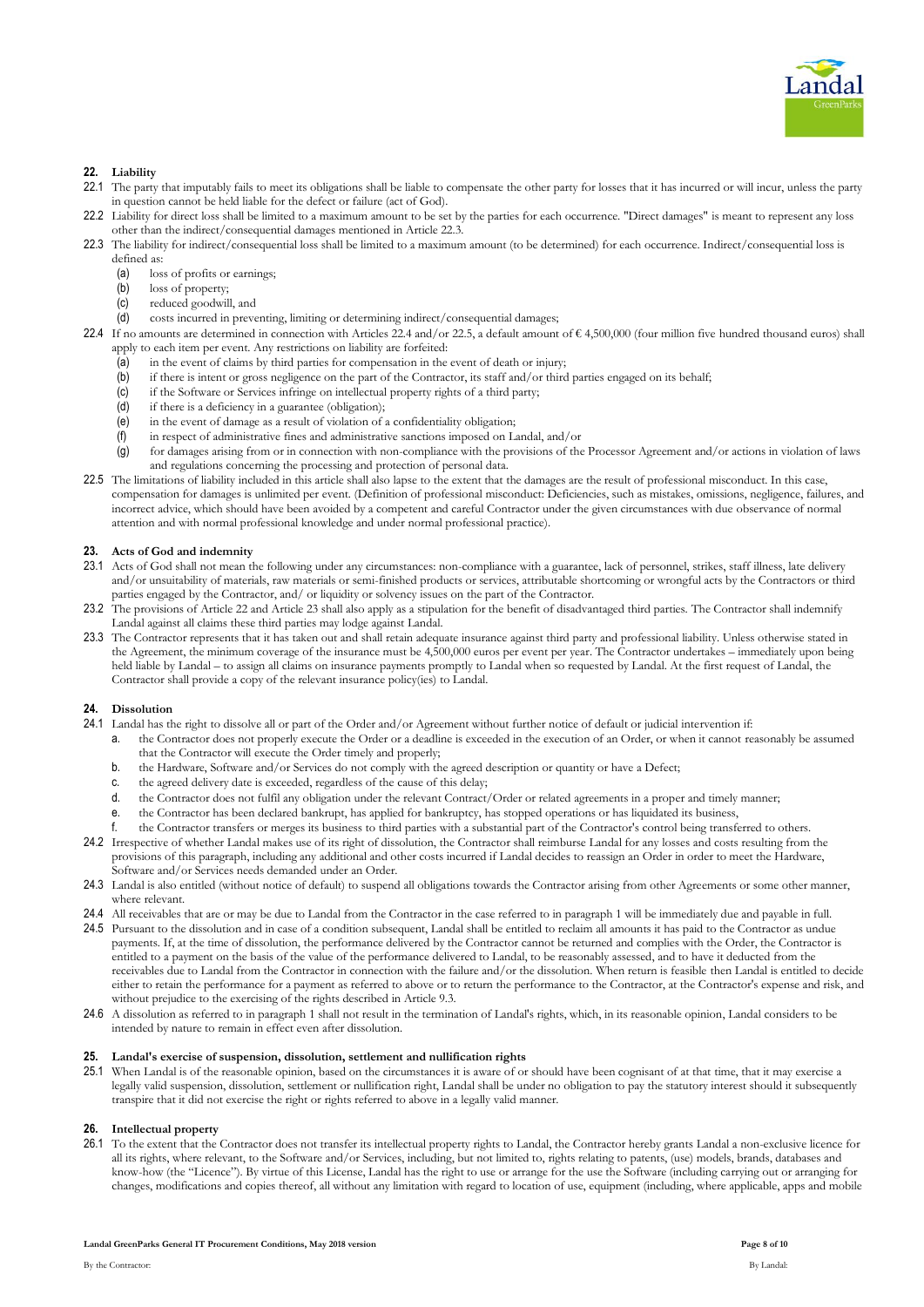

equipment), duration or otherwise), and Landal shall have the authority to deliver the Software, whether or not as a component of other goods, or to give it to third parties. The fee for this Licence is included in the price. If further (legal) action may be required under any legal system for the establishment and/or implementation of these (license) rights, the Contractor shall inform Landal thereof and provide Landal with all necessary cooperation.

- 26.2 The Licence on the Software comes into effect on the date the Software is delivered to Landal, and shall remain in effect irrespective of any Maintenance contract between the Contractor and Landal, where relevant – for an indefinite period, whereby the Contractor has no right to terminate the Licence.
- 26.3 The Licence encompasses the right to use the Software at an external backup facility and/or the use of the Software by a Contractor providing services to Landal.
- 26.4 Landal is entitled to decompile the Software (if applicable) when Landal is authorised to maintain the Software or in the event that the Contractor fails to fulfil its obligations pursuant to the Agreement, inclusive Maintenance ones, or in the event that the Contractor attaches unreasonable conditions to the provision of information that Landal needs or requires for purposes of interoperability of the Software with any other software or system in use at Landal.
- <span id="page-8-0"></span>26.5 All intellectual property rights to the results of Services, including the delivery of software developed for Landal at its request ('Customised Software') and modifications of the Software, shall belong to Landal. If further (legal) acts are required to establish and/or effect these rights pursuant to any relevant legal system, then the Contractor shall notify Landal accordingly and shall always give Landal all necessary cooperation. The Contractor hereby grants Landal an unconditional and irrevocable power of attorney to perform all legal acts in the name of the Contractor that will be required in the future to effect a transfer of intellectual property rights. The source codes of the Customised Software, as well as all preparatory materials (including functional and technical specifications, architectural information, design manuals, compilers used or design software) and documentation relating to the Customised Software, shall be transferred to Landal.
- 26.6 Landal shall always be entitled to terminate one or more Licences in the interim free of charge, subject to a notice period of a maximum of six months.
- 26.7 To the extent that the parties agree on one or more changes with regard to the definition of Licence as described in this article, the remainder remains applicable without prejudice, unless the parties explicitly agree otherwise in writing.
- 26.8 The Contractor represents that it holds all rights to the Software and the Services (including the intellectual property rights thereon) and that it is empowered to provide the Licence and the Customised Software to Landal. The Contractor further guarantees that the Software and/or the Services do not infringe the intellectual property rights of Landal or third parties, and indemnifies Landal and its customers against similar infringements, including comparable claims with regard to know-how, unauthorised competition and the like.
- 26.9 If an action has been filed for infringement of such rights, or if such action is likely to be filed, the Contractor shall, without prejudice to the rights of Landal (including its right to terminate the Agreement) and at his own expense, do the following:
	- (a) acquire the rights to ensure continued use of (the relevant part of) the Software and the results of the Services by Landal;
	- (b) or replace and/or modify the (relevant part of) Software and/or the results of the Services;
	- (c) or retrieve the (relevant part of the) Software and/or the results of the Services against payment of costs, damages and interest. Alterations and/or replacements as above may not result in Landal being restricted in the possibilities of use of the Software or the results of the Services. The solution chosen must be received prior written approval from Landal, which Landal will not withhold on unreasonable grounds.
- 26.10 In regard to the above, the Contractor hereby undertakes to resort to all measures, at its own expense, to contribute to the prevention of stagnation at Landal and to limit additional costs and/or damages incurred by Landal.

## **27. Confidentiality and control**

- 27.1 The Contractor, its staff and third parties engaged by the Contractor are required to observe strict confidentiality with regard to all information concerning Landal's business which may be obtained in connection with Orders and/or the Agreement or their execution, including the nature, reason and results of the work performed thereby. The obligation to maintain confidentiality shall remain in effect after the execution of an Order and/or Agreement.
- 27.2 If Landal is requested by any supervisory authority to provide information or documents relating to the Order and/or the Agreement or is required to do so under any laws or regulations, Landal shall be entitled to provide all requested information and/or documents and provide the Contractor with all required cooperation.

## **28. Personal data and Privacy by Design**

- 28.1 If personal or related data are processed during the execution of the Service, the Contractor shall enter into a (Processing) agreement with Landal in accordance with the standard agreement used by Landal. At the first request, the Contractor shall fully cooperate with any investigation (impact assessment) into the processing of personal data by the Contractor (at first request) and will follow up on the resulting recommendations.
- 28.2 The Contractor guarantees on its own behalf and including the Software and Services deployed by the Contractor and on its behalf shall always comply with and work in accordance with applicable legislation and obligations regarding the protection of personal data. In that context, the Contractor shall ensure sufficient and appropriate technical and organisational security measures are in place with regard to the Services and Software, taking into account the nature of the data.
- 28.3 The Contractor shall always take appropriate technical and organisational measures to ensure that, in principle, personal data are only processed to the extent necessary for each specific purpose of the processing. This requirement applies to the amount of collected personal data, the extent to which the data is processed, the period for which personal data is retained and the accessibility thereof. In particular, these measures shall ensure that personal data are, by principle, not made accessible without human intervention, for an unlimited number of natural persons.
- 28.4 The Contractor shall take appropriate technical and organisational measures, such as pseudonymisation, both for the determination of the processing means and for the processing itself, conceived to implement legal data protection principles (such as minimal data processing) in an effective manner, and shall incorporate the necessary safeguards in data processing to comply with the requirements of the applicable legislation on the protection of personal data and to protect the rights of the data subjects.
- 28.5 Personal data may only be transferred and/or processed outside the European Economic Area with Landal's explicit prior written consent, and only if the measures requested are taken on the basis of applicable legislation.
- 28.6 The Contractor shall inform Landal immediately (at the latest within 24 hours) of a (possible) breach of security or any other data breach (as described in the applicable legislation) in a manner such that allows Landal to timely report to the relevant authority and any interested parties of the fact.
- 28.7 Landal shall be entitled to check compliance with this article at regular intervals, within reason.
- 28.8 Any shortcomings on the part of the Contractor with respect to obligations concerning the processing of personal data (whether under applicable laws, this agreement and/or the provisions of the Processor Agreement) shall be regarded as such a (serious) violation that Landal - without prejudice to its other rights - shall be entitled to dissolve the Agreement immediately, in whole or in part and with immediate effect, and/or, if Landal GreenParks so wishes, to suspend the processing of personal data (and thus payment for the Service/Software).

# **29. Applicable law, jurisdiction**

29.1 These Terms and Conditions, as well as all Orders and Agreements and all disputes that may arise from this, are governed exclusively by Dutch law.